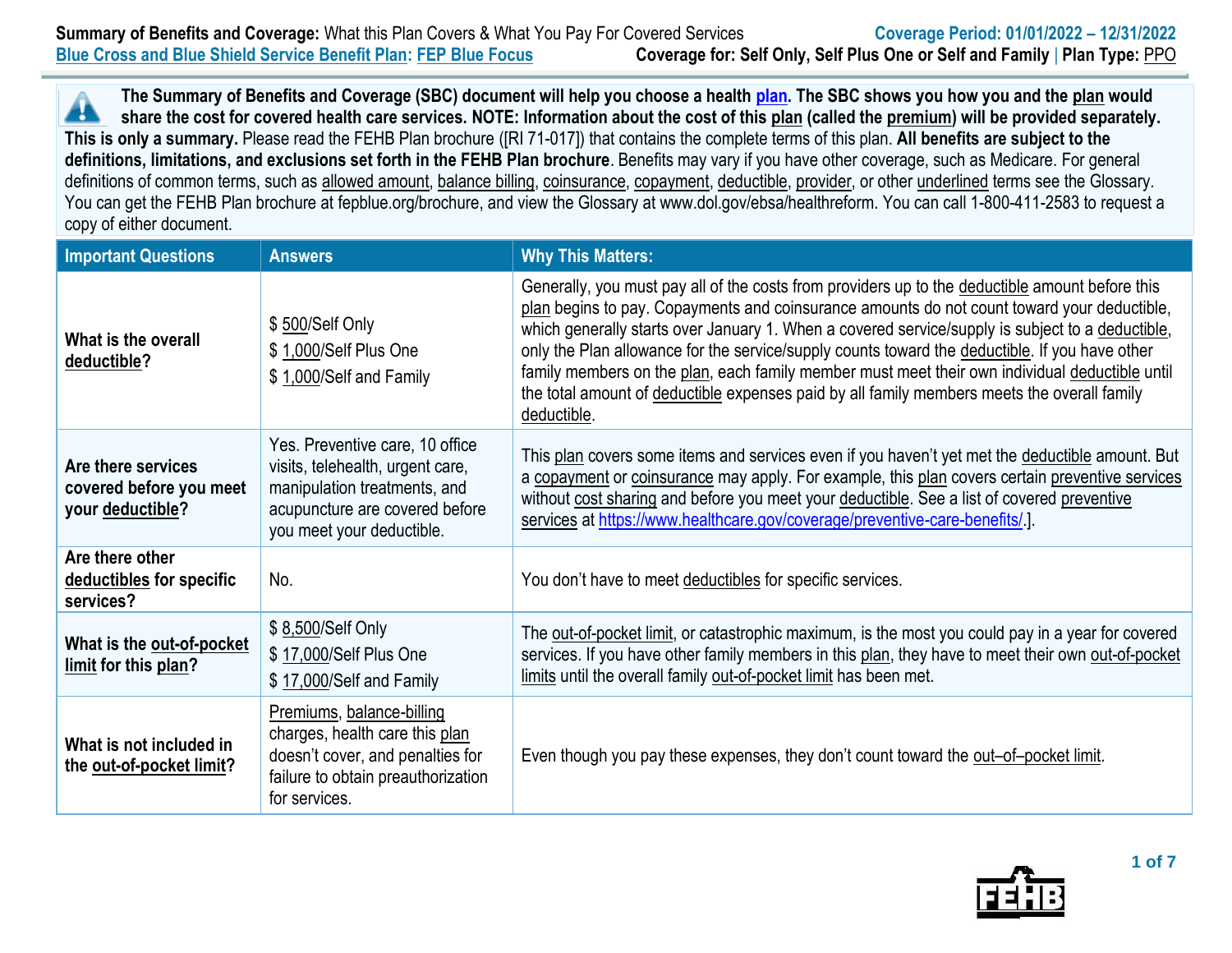| Will you pay less if you<br>use a network provider? | Yes. See provider fepblue org or<br>call your local BCBS company for<br>a list of network providers. | This plan uses a provider network. You will pay less if you use a provider in the plan's network.<br>You will pay the most if you use an out-of-network provider, and you might receive a bill from a<br>provider for the difference between the provider's charge and what your plan pays (balance<br>billing). Be aware, your network provider might use an out-of-network provider for some services<br>(such as lab work). Check with your provider before you get services. |
|-----------------------------------------------------|------------------------------------------------------------------------------------------------------|----------------------------------------------------------------------------------------------------------------------------------------------------------------------------------------------------------------------------------------------------------------------------------------------------------------------------------------------------------------------------------------------------------------------------------------------------------------------------------|
| Do you need a referral to<br>see a specialist?      | No.                                                                                                  | You can see the specialist you choose without a referral.                                                                                                                                                                                                                                                                                                                                                                                                                        |

All **copayment** and **coinsurance** costs shown in this chart are after your **deductible** has been met, if a **deductible** applies. 41

|                                       |                                                     |                                                     | <b>What You Will Pay</b>                                                                        |                                                                                                                                                                                                                                                                                                             |  |
|---------------------------------------|-----------------------------------------------------|-----------------------------------------------------|-------------------------------------------------------------------------------------------------|-------------------------------------------------------------------------------------------------------------------------------------------------------------------------------------------------------------------------------------------------------------------------------------------------------------|--|
| <b>Common</b><br><b>Medical Event</b> | <b>Services You May Need</b>                        | <b>Network Provider</b><br>(You will pay the least) | <b>Out-of-Network Provider</b><br>(You will pay the most,<br>plus you may be balance<br>billed) | <b>Limitations, Exceptions, &amp; Other Important</b><br><b>Information</b>                                                                                                                                                                                                                                 |  |
| If you visit a health                 | Primary care visit to treat an<br>injury or illness | \$10/visit. Deductible<br>does not apply.           | Not covered                                                                                     | 10 visits/calendar year for primary care,<br>specialists, and other healthcare professionals<br>combined. Deductible and coinsurance applies<br>starting on the 11 <sup>th</sup> visit.<br>You pay nothing when you receive care in<br>connection with, and within 72 hours after, an<br>accidental injury. |  |
| care provider's office<br>or clinic   | <b>Specialist visit</b>                             | \$10/visit. Deductible<br>does not apply.           | Not covered                                                                                     | 10 visits/calendar year for primary care,<br>specialists, and other healthcare professionals<br>combined. Deductible and coinsurance applies<br>starting on the 11 <sup>th</sup> visit.                                                                                                                     |  |
|                                       | Preventive care/screening/<br>immunization          | No charge. Deductible<br>does not apply.            | Not covered                                                                                     | You may have to pay for services that aren't<br>preventive. Ask your provider if the services<br>needed are preventive. Then check what your<br>plan will pay for.                                                                                                                                          |  |
| If you have a test                    | Diagnostic test (x-ray, blood<br>work)              | 30% coinsurance                                     | Not covered                                                                                     | There is no charge for the first 10 laboratory<br>tests performed in each of these different<br>laboratory test categories (Basic metabolic<br>panels; Cholesterol screenings; Complete<br>blood counts; Fasting lipoprotein profiles;<br>General health panels; Urinalysis) and 10                         |  |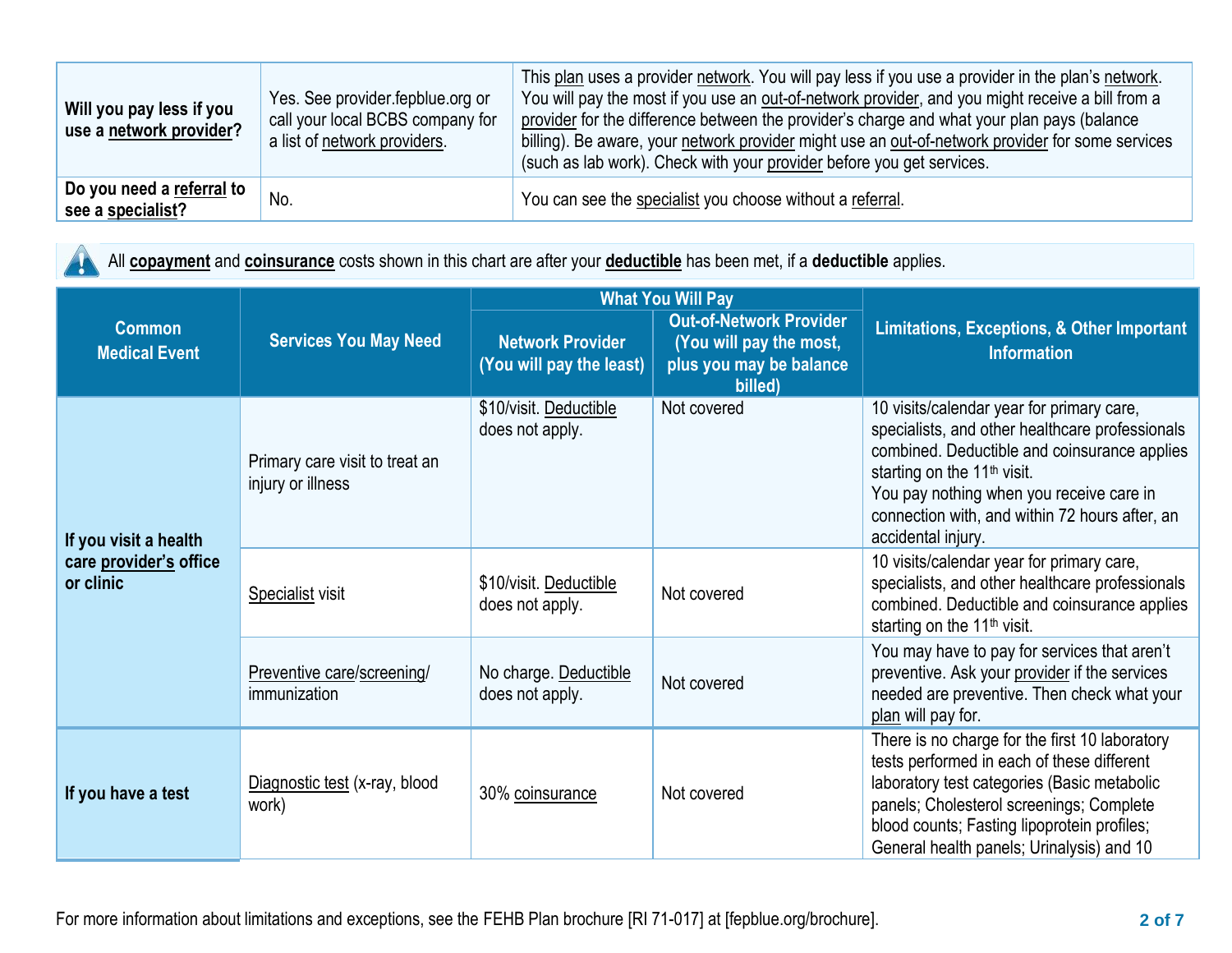|                                                                                                               |                                                                                                                          |                                                                    | <b>What You Will Pay</b>                                                             |                                                                                                                                                                                                                              |  |
|---------------------------------------------------------------------------------------------------------------|--------------------------------------------------------------------------------------------------------------------------|--------------------------------------------------------------------|--------------------------------------------------------------------------------------|------------------------------------------------------------------------------------------------------------------------------------------------------------------------------------------------------------------------------|--|
| <b>Common</b><br><b>Medical Event</b>                                                                         | <b>Services You May Need</b><br><b>Network Provider</b><br>(You will pay the least)<br>billed)                           |                                                                    | <b>Out-of-Network Provider</b><br>(You will pay the most,<br>plus you may be balance | <b>Limitations, Exceptions, &amp; Other Important</b><br><b>Information</b>                                                                                                                                                  |  |
|                                                                                                               |                                                                                                                          |                                                                    |                                                                                      | Venipunctures when not associated with<br>preventive, maternity or accidental injury care.                                                                                                                                   |  |
|                                                                                                               | Imaging (CT/PET scans, MRIs)                                                                                             | 30% coinsurance                                                    | Not covered                                                                          | Prior approval is required. There is a \$100<br>penalty if prior approval is not obtained.                                                                                                                                   |  |
| If you need drugs to<br>treat your illness or                                                                 | Tier 1 (Preferred generic<br>drugs)                                                                                      | \$5/prescription (30-day<br>supply). Deductible<br>does not apply. | Not covered                                                                          | \$15/prescription for a 31 to 90-day supply.<br>Non-preferred generic drugs are excluded.                                                                                                                                    |  |
| condition<br>More information about<br>prescription drug<br>coverage is available at<br>fepblue.org/formulary | Tier 2 (Preferred brand-name<br>drugs, Preferred generic<br>specialty drugs and Preferred<br>brand-name specialty drugs) | 40% coinsurance.<br>Deductible does not<br>apply.                  | supply.<br>Not covered<br>supply.                                                    | \$350 maximum/prescription for a 30-day<br>\$1,050 maximum/prescription up to a 90-day<br>Non-preferred brand name drugs and Non-<br>preferred specialty drugs are excluded.                                                 |  |
| If you have outpatient                                                                                        | Facility fee (e.g., ambulatory<br>surgery center)                                                                        | 30% coinsurance                                                    | Not covered                                                                          | Prior approval is required for certain surgical<br>services. There is a \$100 penalty if prior<br>approval is not obtained.                                                                                                  |  |
| surgery                                                                                                       | Physician/surgeon fees                                                                                                   | 30% coinsurance                                                    | Not covered                                                                          | Prior approval is required for certain surgical<br>services. There is a \$100 penalty if prior<br>approval is not obtained.                                                                                                  |  |
|                                                                                                               | Emergency room care                                                                                                      | 30% coinsurance                                                    | 30% coinsurance                                                                      | You pay nothing when you receive care for<br>your accidental injury within 72 hours.                                                                                                                                         |  |
| If you need immediate                                                                                         | <b>Emergency medical</b><br>transportation                                                                               | 30% coinsurance                                                    | 30% coinsurance                                                                      | You pay nothing when you receive care for<br>your accidental injury within 72 hours.                                                                                                                                         |  |
| medical attention                                                                                             | Urgent care                                                                                                              | \$25/visit. Deductible<br>does not apply.                          | Not covered                                                                          | You pay nothing when you receive care for<br>your accidental injury within 72 hours.<br>You pay \$25/visit for care in connection with<br>medical emergency services performed at an<br>out-of-network urgent care facility. |  |
| If you have a hospital<br>stay                                                                                | Facility fee (e.g., hospital room)                                                                                       | 30% coinsurance                                                    | Not covered                                                                          | Precertification is required. We will reduce<br>benefits for the inpatient hospital stay by \$500<br>if no one contacts us for precertification.                                                                             |  |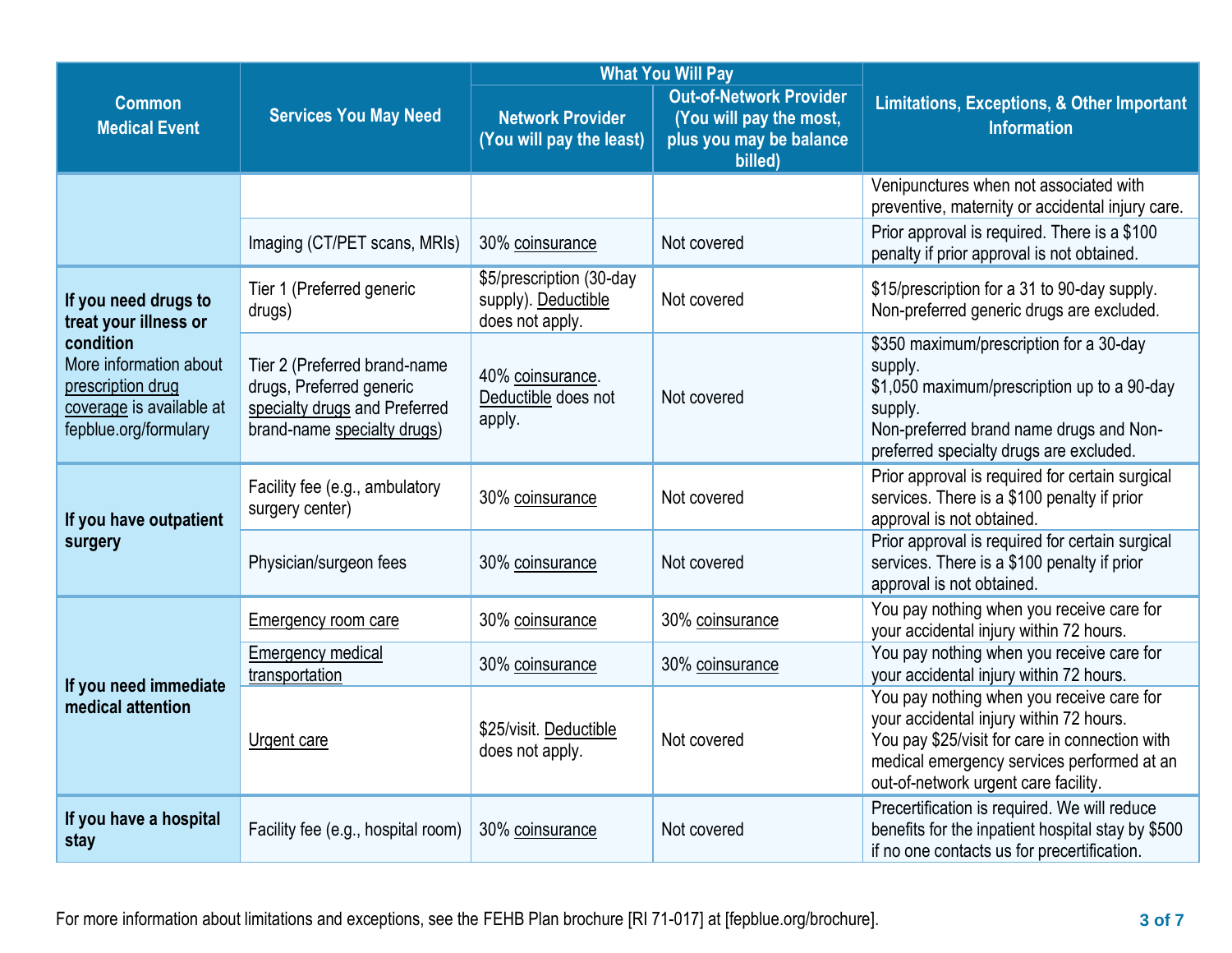|                                                              |                                              |                                                                       | <b>What You Will Pay</b>                                                                        | <b>Limitations, Exceptions, &amp; Other Important</b><br><b>Information</b>                                                                                                                        |  |
|--------------------------------------------------------------|----------------------------------------------|-----------------------------------------------------------------------|-------------------------------------------------------------------------------------------------|----------------------------------------------------------------------------------------------------------------------------------------------------------------------------------------------------|--|
| <b>Common</b><br><b>Medical Event</b>                        | <b>Services You May Need</b>                 | <b>Network Provider</b><br>(You will pay the least)                   | <b>Out-of-Network Provider</b><br>(You will pay the most,<br>plus you may be balance<br>billed) |                                                                                                                                                                                                    |  |
|                                                              | Physician/surgeon fees                       | 30% coinsurance                                                       | Not covered                                                                                     | Prior approval is required for certain surgical<br>services. There is a \$100 penalty if prior<br>approval is not obtained.                                                                        |  |
| If you need mental                                           | <b>Outpatient services</b>                   | 30% coinsurance                                                       | Not covered                                                                                     | Prior approval is required for outpatient<br>residential treatment services.                                                                                                                       |  |
| health, behavioral<br>health, or substance<br>abuse services | Inpatient services                           | 30% coinsurance                                                       | Not covered                                                                                     | Precertification is required for inpatient hospital<br>stays. We will reduce benefits for the inpatient<br>hospital stay by \$500 if no one contacts us for<br>precertification.                   |  |
|                                                              | Office visits                                | No charge. Deductible<br>does not apply.                              | Not covered                                                                                     | Prior notification is requested. Cost sharing<br>does not apply for preventive services.<br>Maternity care may include tests and services<br>described elsewhere in the SBC (i.e.,<br>ultrasound). |  |
| If you are pregnant                                          | Childbirth/delivery professional<br>services | No charge. Deductible<br>does not apply.                              | Not covered                                                                                     | Prior notification is requested.                                                                                                                                                                   |  |
|                                                              | Childbirth/delivery facility<br>services     | \$1,500 copayment.<br>Deductible does not<br>apply.                   | Not covered                                                                                     | Prior notification is requested.                                                                                                                                                                   |  |
|                                                              | Home health care                             | \$25/visit. Deductible<br>does not apply.                             | Not covered                                                                                     | 10 visits/calendar year                                                                                                                                                                            |  |
|                                                              | Rehabilitation services                      | \$25/visit. Deductible<br>does not apply.                             | Not covered                                                                                     | 25 visits/calendar year. Includes physical,<br>occupational and speech therapies.                                                                                                                  |  |
| If you need help<br>recovering or have                       | <b>Habilitation services</b>                 | \$25/visit. Deductible<br>does not apply.                             | Not covered                                                                                     | 25 visits/calendar year. Coverage is limited to<br>physical, occupational and speech therapies.                                                                                                    |  |
| other special health                                         | Skilled nursing care                         | Not covered                                                           | Not covered                                                                                     | None                                                                                                                                                                                               |  |
| needs                                                        | Durable medical equipment                    | 30% coinsurance                                                       | Not covered                                                                                     | Some services require prior authorization.<br>There is a \$100 penalty if prior approval is not<br>obtained.                                                                                       |  |
|                                                              | Hospice services                             | <b>Traditional Home</b><br>Hospice Care and<br><b>Continuous Home</b> | Not covered                                                                                     | Prior approval is required for all hospice<br>services. There is a \$100 penalty if prior<br>approval is not obtained.                                                                             |  |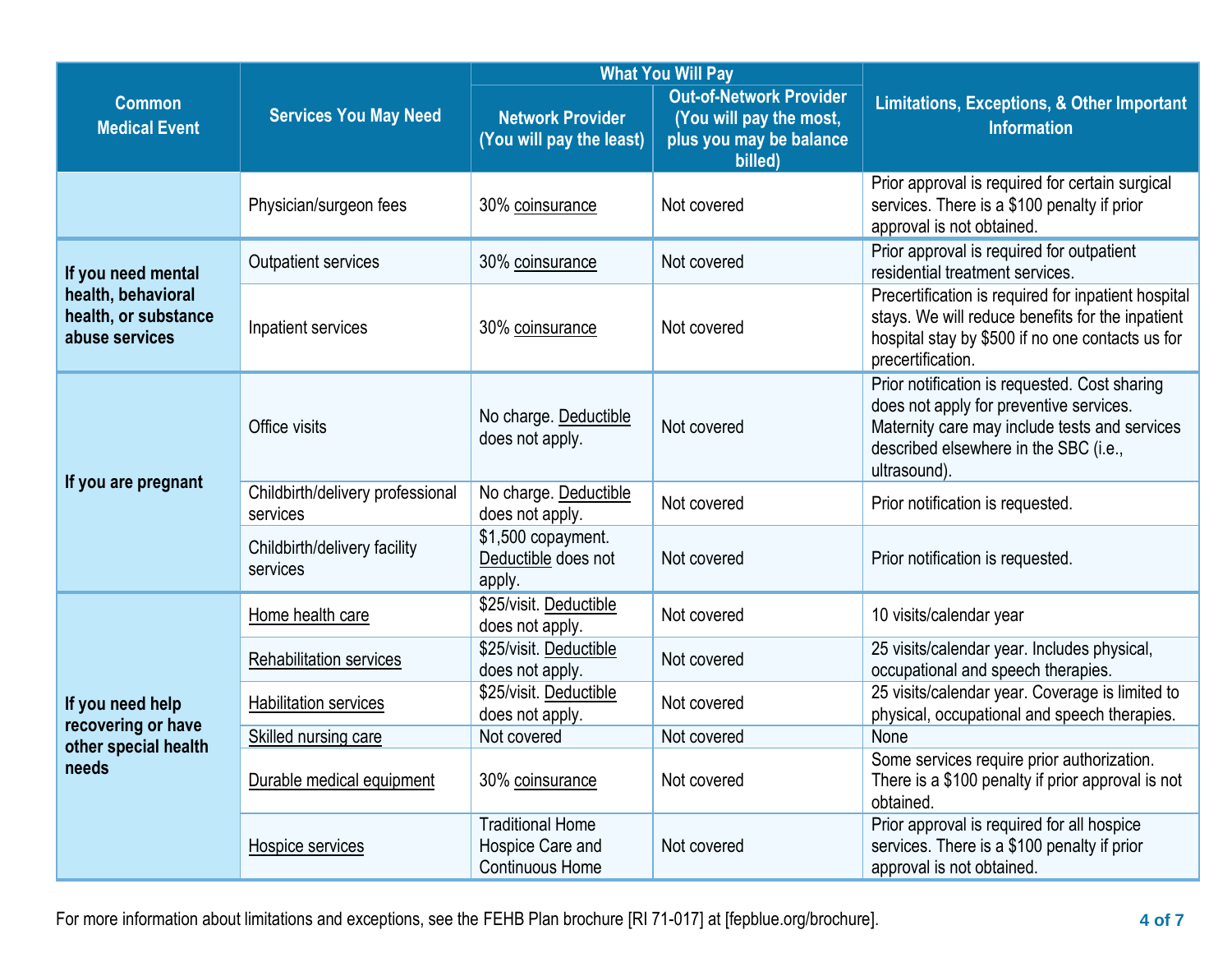|                                           | <b>Services You May Need</b> |                                                                          | <b>What You Will Pay</b>                                                                        |                                                                                                                                            |  |
|-------------------------------------------|------------------------------|--------------------------------------------------------------------------|-------------------------------------------------------------------------------------------------|--------------------------------------------------------------------------------------------------------------------------------------------|--|
| <b>Common</b><br><b>Medical Event</b>     |                              | Network Provider<br>(You will pay the least)                             | <b>Out-of-Network Provider</b><br>(You will pay the most,<br>plus you may be balance<br>billed) | Limitations, Exceptions, & Other Important<br><b>Information</b>                                                                           |  |
|                                           |                              | Hospice Care: No<br>charge<br>Inpatient Hospice Care:<br>30% coinsurance |                                                                                                 | Inpatient Hospice Care: Benefits are provided<br>for up to 30 consecutive days in a facility<br>licensed as an inpatient hospice facility. |  |
|                                           | Children's eye exam          | 30% coinsurance                                                          | Not covered                                                                                     | Coverage is limited to exams related to<br>treatment of a specific medical condition.                                                      |  |
| If your child needs<br>dental or eye care | Children's glasses           | 30% coinsurance                                                          | Not covered                                                                                     | Coverage is limited to one pair of glasses per<br>incident prescribed for certain medical<br>conditions.                                   |  |
|                                           | Children's dental check-up   | Not covered                                                              | Not covered                                                                                     | None                                                                                                                                       |  |

## **Excluded Services & Other Covered Services:**

|                                                                                                                                   | Services Your Plan Generally Does NOT Cover (Check your FEHB Plan brochure for more information and a list of any other excluded services.) |  |                                                                                                                                   |  |                                                                                                          |  |
|-----------------------------------------------------------------------------------------------------------------------------------|---------------------------------------------------------------------------------------------------------------------------------------------|--|-----------------------------------------------------------------------------------------------------------------------------------|--|----------------------------------------------------------------------------------------------------------|--|
|                                                                                                                                   | Cosmetic surgery<br>Dental care (Adult)<br>Hearing aids                                                                                     |  | Infertility treatment<br>Long-term care<br>Private-duty nursing                                                                   |  | Routine eye care (Adult)<br>Weight loss programs                                                         |  |
| Other Covered Services (Limitations may apply to these services. This isn't a complete list. Please see your FEHB Plan brochure.) |                                                                                                                                             |  |                                                                                                                                   |  |                                                                                                          |  |
|                                                                                                                                   | Acupuncture (10 visits combined with chiropractic<br>care/calendar year)<br><b>Bariatric surgery</b>                                        |  | Chiropractic care (10 visits combined with<br>acupuncture/calendar year)<br>Non-emergency care when traveling outside the<br>U.S. |  | Routine foot care if you are under active<br>treatment for a metabolic or peripheral vascular<br>disease |  |

**Your Rights to Continue Coverage:** You can get help if you want to continue your coverage after it ends. See the FEHB Plan brochure, contact your HR office/retirement system, contact your plan at [contact number] or visit [www.opm.gov.insure/health](http://www.opm.gov.insure/health)**.** Generally, if you lose coverage under the plan, then, depending on the circumstances, you may be eligible for a 31-day free extension of coverage, a conversion policy (a non-FEHB individual policy), spouse equity coverage, or temporary continuation of coverage (TCC). Other coverage options may be available to you too, including buying individual insurance coverage through the Health Insurance Marketplace. For more information about the Marketplace, visi[t www.HealthCare.gov](http://www.healthcare.gov/) or call 1-800-318-2596.

Your Grievance and Appeals Rights: If you are dissatisfied with a denial of coverage for claims under your plan, you may be able to appeal. For information about your appeal rights please see Section 3, "How you get care," and Section 8 "The disputed claims process," in your FEHB Plan brochure. If you need assistance, you can contact: [insert applicable contact information from instructions].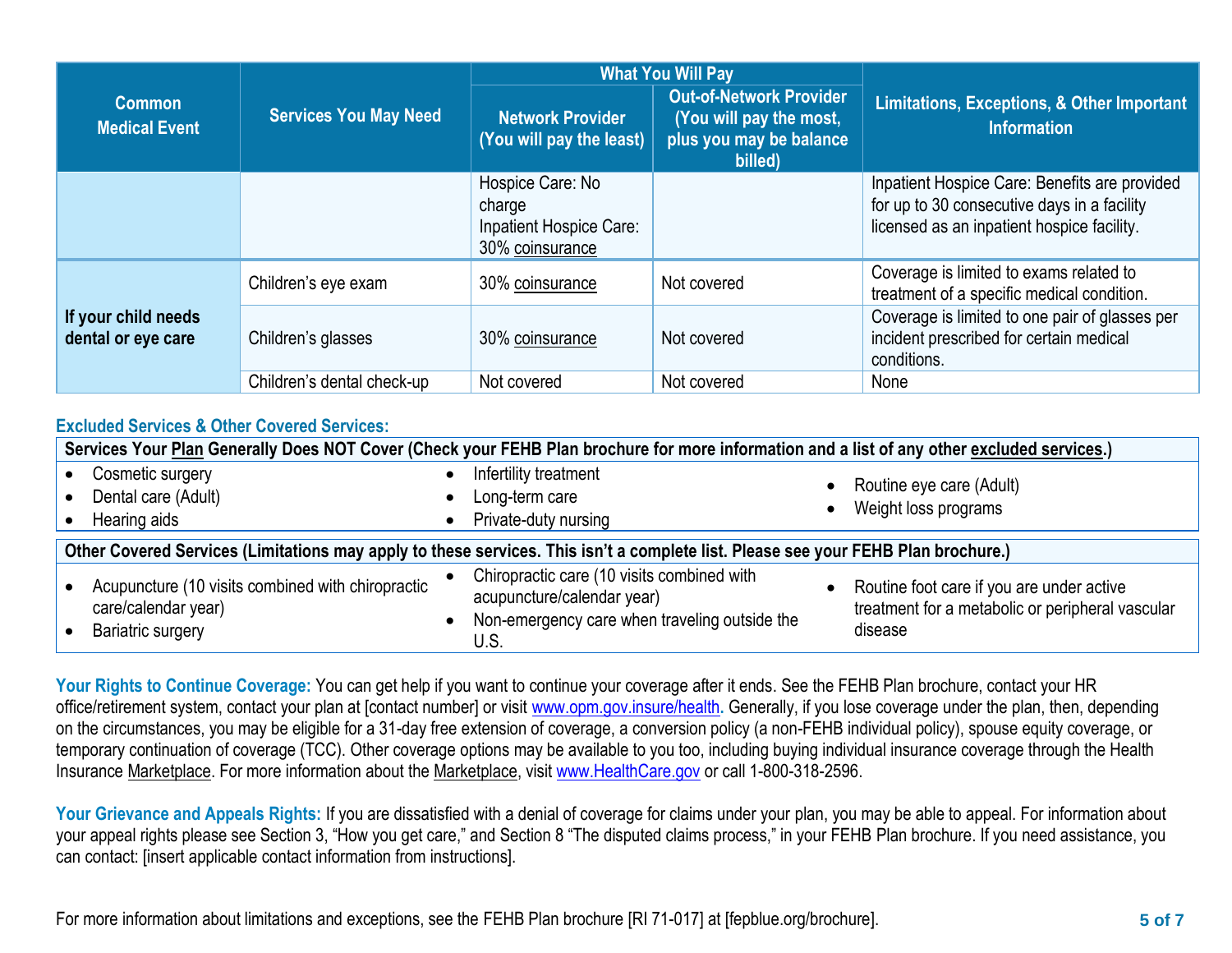## **Does this plan provide Minimum Essential Coverage? [Yes]**

Minimum Essential Coverage generally includes [plans,](https://www.healthcare.gov/sbc-glossary/#plan) [health insurance](https://www.healthcare.gov/sbc-glossary/#health-insurance) available through the [Marketplace](https://www.healthcare.gov/sbc-glossary/#marketplace) or other individual market policies, Medicare, Medicaid, CHIP, TRICARE, and certain other coverage. If you are eligible for certain types of [Minimum Essential Coverage,](https://www.healthcare.gov/sbc-glossary/#minimum-essential-coverage) you may not be eligible for the [premium tax credit.](https://www.healthcare.gov/sbc-glossary/#premium-tax-credits)

## **Does this plan meet the Minimum Value Standards? [Yes]**

If your plan doesn't meet the Minimum Value Standards, you may be eligible for a premium tax credit to help you pay for a plan through the Marketplace.

## **Language Access Services:**

[Spanish (Español): Para obtener asistencia en Español, llame al servicio de atención al cliente al número que aparece en su tarjeta de identificación.] [Tagalog (Tagalog): Kung kailangan ninyo ang tulong sa Tagalog tumawag sa numero ng serbisyo sa customer na nasa inyong ID card.]

[Chinese (中文): 請撥打您 ID 卡上的客服號碼以尋求中文協助。.]

[Navajo (Dine): Diné k'ehjí yá'áti' bee shíká'adoowoł nohsingo naaltsoos nihaa halne'go nidaahtinígíí bine'déé' Customer Service bibéésh bee hane'é biká'ígíí bich'į' dahodoołnih.]

*To see examples of how this plan might cover costs for a sample medical situation, see the next section.*